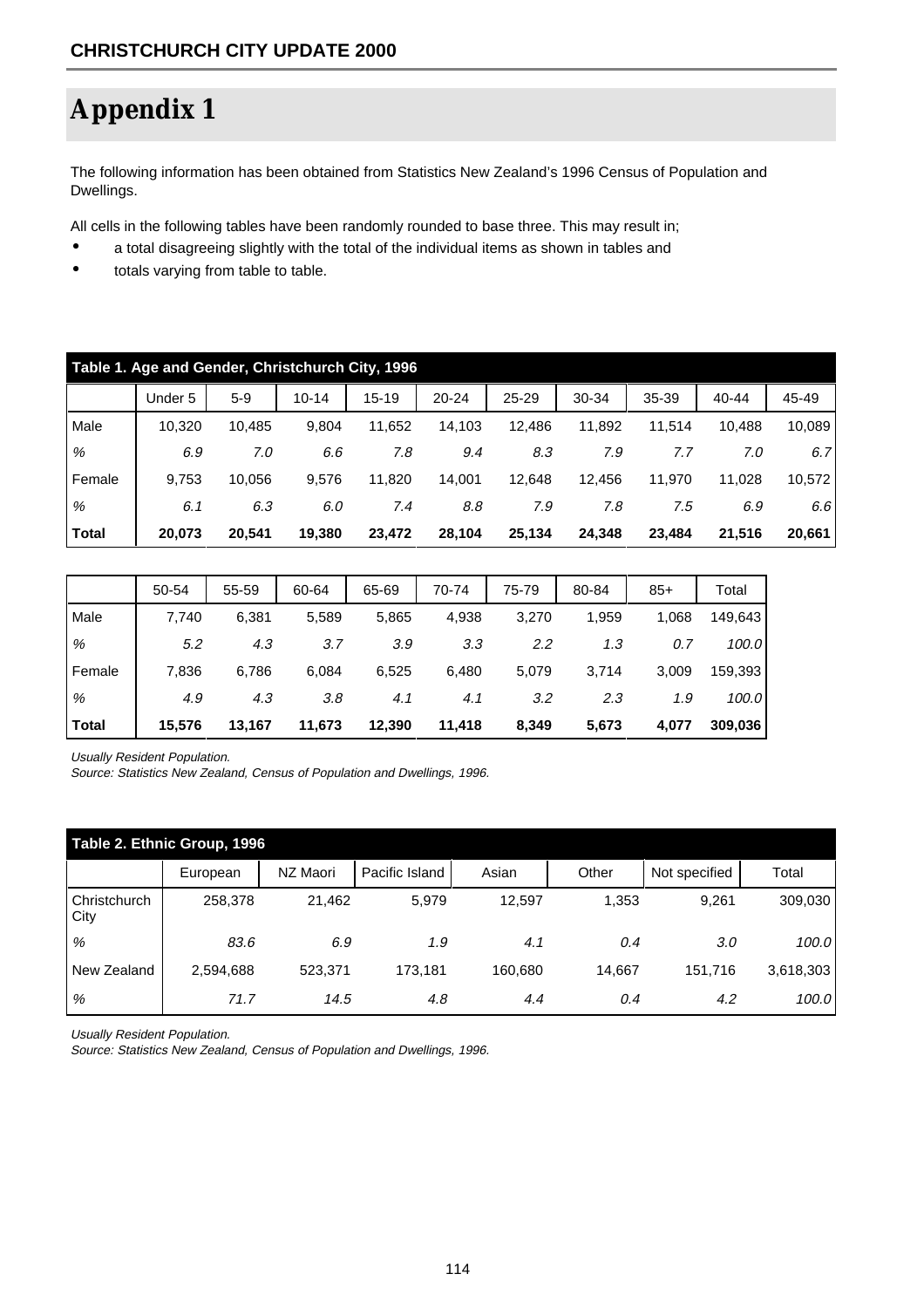| Table 3. Christchurch Residents Born Overseas by Country of Birth |                     |                      |                     |                      |                     |                      |
|-------------------------------------------------------------------|---------------------|----------------------|---------------------|----------------------|---------------------|----------------------|
|                                                                   | New Zealand<br>1986 | Christchurch<br>1986 | New Zealand<br>1996 | Christchurch<br>1991 | New Zealand<br>1996 | Christchurch<br>1996 |
| Australia                                                         | 47,331              | 4,170                | 48,735              | 4,284                | 54,585              | 4,863                |
| United States of<br>America                                       | 7,362               | 825                  | 8,454               | 936                  | 11,625              | 1,215                |
| Canada                                                            | 6,414               | 504                  | 6,687               | 558                  | 7,440               | 699                  |
| England                                                           | 197,364             | 17,295               | 185,964             | 16,077               | 180,564             | 15,396               |
| Scotland                                                          | 38,247              | 3,540                | 34,065              | 3,102                | 30,891              | 2,805                |
| Other UK (incl Re-<br>public of Ireland)                          | 20,148              | 1,782                | 19,131              | 1,671                | 18,594              | 1,620                |
| Netherlands,                                                      | 24,489              | 3,015                | 24,276              | 2,790                | 23,430              | 2,649                |
| Other Europe (incl<br>Former USSR),                               | 21,957              | 1,500                | 22,860              | 1,635                | 32,445              | 2,442                |
| Western Samoa                                                     | 33,864              | 1,578                | 43,023              | 1,917                | 42,174              | 1,920                |
| Cook Islands                                                      | 15,678              | 204                  | 15,411              | 228                  | 13,758              | 219                  |
| Fiji                                                              | 7,236               | 342                  | 16,710              | 546                  | 18.774              | 606                  |
| Other Oceania                                                     | 16,056              | 270                  | 22,893              | 372                  | 24,696              | 471                  |
| China, People's Re-<br>public of                                  | 4,944               | 408                  | 9,222               | 750                  | 19,518              | 1,323                |
| Hong Kong                                                         | 1,881               | 159                  | 4,929               | 279                  | 11,760              | 447                  |
| Taiwan, Province of<br>China                                      | 162                 | 30                   | 3,411               | 240                  | 10,932              | 1,419                |
| Thailand,                                                         | 648                 | 63                   | 1,512               | 129                  | 3,348               | 363                  |
| Korea, Republic of                                                | 390                 | 15                   | 801                 | 96                   | 12,183              | 1,800                |
| India                                                             | 6,570               | 321                  | 9,456               | 312                  | 12,807              | 414                  |
| Japan                                                             | 1,446               | 114                  | 2,184               | 345                  | 6,498               | 1,332                |
| Indonesia                                                         | 1,884               | 162                  | 2,064               | 129                  | 2,718               | 207                  |
| Malaysia                                                          | 3,480               | 642                  | 8,817               | 711                  | 11,892              | 1,587                |
| Philippines                                                       | 1,263               | 123                  | 4,455               | 276                  | 7,002               | 429                  |
| Cambodia                                                          | 2,655               | 177                  | 4,185               | 255                  | 3,675               | 168                  |
| Other Asia                                                        | 7,419               | 702                  | 11,100              | 855                  | 15,459              | 1,035                |
| Other                                                             | 13,662              | 1,164                | 16,992              | 1,281                | 29,448              | 2,172                |
| Not Specified                                                     | 21,555              | 1,701                | 34,557              | 2,595                | 163,875             | 10,314               |
| <b>Total</b>                                                      | 504,105             | 40,806               | 561,894             | 42,369               | 770,091             | 57,915               |

Usually Resident Population.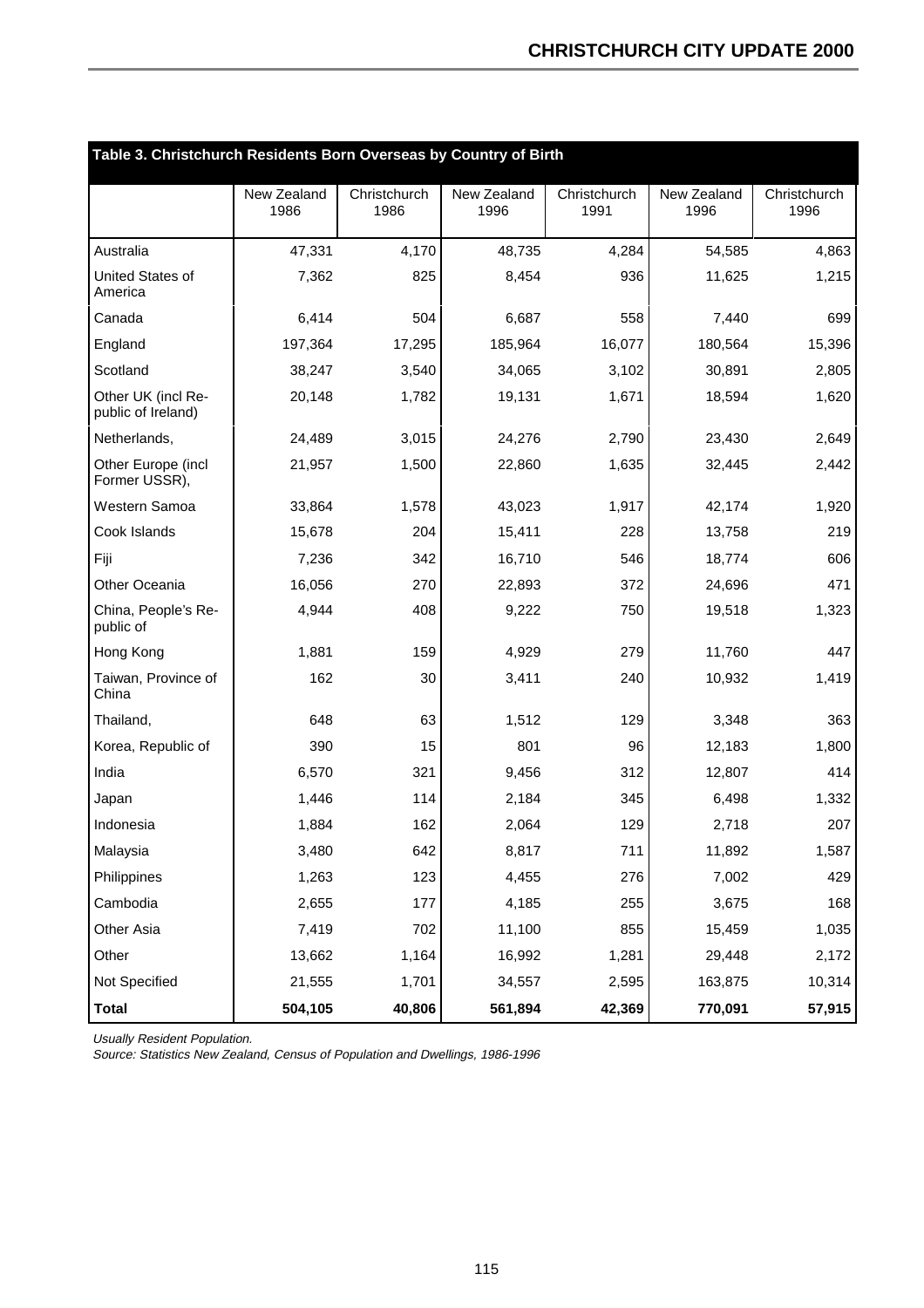## **CHRISTCHURCH CITY UPDATE 2000**

| Table 4. Type of Dwellings, 1996 |                   |                                            |                                                         |       |                                   |                               |                              |           |  |  |
|----------------------------------|-------------------|--------------------------------------------|---------------------------------------------------------|-------|-----------------------------------|-------------------------------|------------------------------|-----------|--|--|
|                                  |                   |                                            |                                                         |       | Total                             |                               |                              |           |  |  |
|                                  | Separate<br>house | Two flats/<br>houses<br>joined<br>together | Three or<br>more flats/<br>houses<br>joined<br>together | Other | Temporary<br>private<br>dwellings | Total<br>private<br>dwellings | Non-<br>private<br>dwellings |           |  |  |
| Christchurch City                | 87,549            | 15,414                                     | 12,528                                                  | 456   | 219                               | 116,166                       | 453                          | 116,619   |  |  |
| $\%$                             | 75.4              | 13.3                                       | 10.8                                                    | 0.4   | 0.2                               | 100.0                         |                              |           |  |  |
| New Zealand                      | 1,050,114         | 115,812                                    | 93,351                                                  | 9,687 | 7,341                             | 1,276,305                     | 7,662                        | 1,283,967 |  |  |
| %                                | 82.3              | 9.1                                        | 7.3                                                     | 0.8   | 0.6                               | 100.0                         |                              |           |  |  |

Source: Statistics New Zealand, Census of Population and Dwellings, 1996.

| Table 5. Tenure of Private Dwellings, 1996                                 |             |       |                   |       |
|----------------------------------------------------------------------------|-------------|-------|-------------------|-------|
|                                                                            | New Zealand | %     | Christchurch City | $\%$  |
| Owned with Mortgage                                                        | 449,394     | 35.2  | 42,216            | 36.3  |
| Owned without Mortgage                                                     | 396,249     | 31.0  | 37,254            | 32.1  |
| Owned, Mortgage Not Specified                                              | 18,417      | 1.4   | 1,569             | 1.4   |
| <b>Provided Free</b>                                                       | 47,109      | 3.7   | 2,286             | 2.0   |
| Private Person (rented or leased)                                          | 184,572     | 14.5  | 17,919            | 15.4  |
| Territorial Authority or City Council (rented<br>or leased)                | 14,850      | 1.2   | 2,076             | 1.8   |
| Housing New Zealand (rented or leased)                                     | 52,818      | 4.1   | 4,890             | 4.2   |
| Other Central Government Agency (rented<br>or leased)                      | 8,472       | 0.7   | 309               | 0.3   |
| Business, Real Estate Agency or Other Or-<br>ganisation (rented or leased) | 13,278      | 1.0   | 966               | 0.8   |
| Landlord Not Specified (rented or leased)                                  | 18,357      | 1.4   | 1,548             | 1.3   |
| Not Owned, Rental Status Not Specified                                     | 21,801      | 1.7   | 1,833             | 1.6   |
| Not Specified                                                              | 51,015      | 4.0   | 3,297             | 2.8   |
| <b>Total</b>                                                               | 1,276,332   | 100.0 | 116,163           | 100.0 |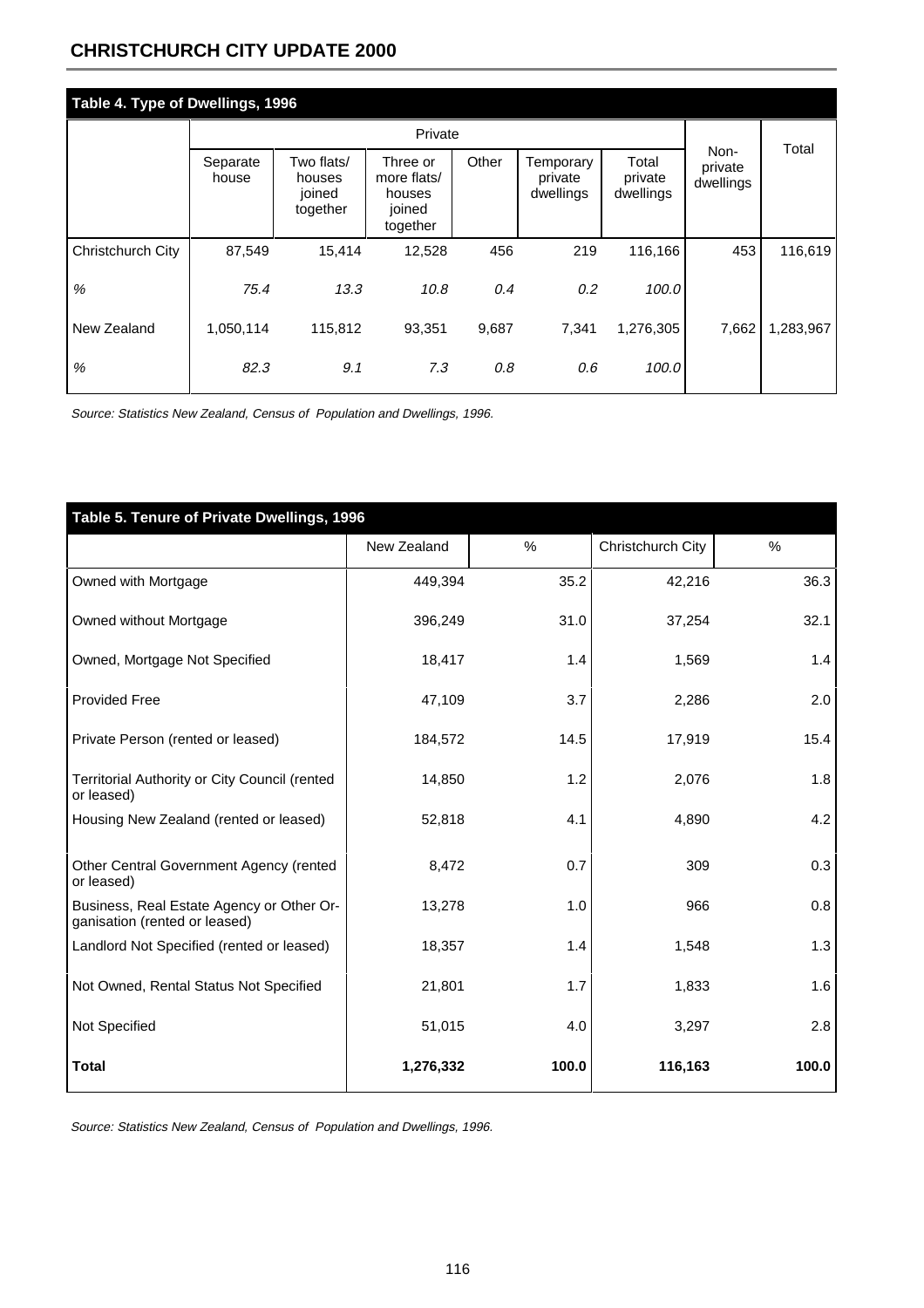|              | Table 6. Household Type, 1996 |                     |                                |                         |                         |               |           |  |  |  |  |  |
|--------------|-------------------------------|---------------------|--------------------------------|-------------------------|-------------------------|---------------|-----------|--|--|--|--|--|
|              | One Family                    | <b>Two Families</b> | Three or<br>More Fami-<br>lies | Non-Family<br>Household | One Person<br>Household | Not Available | Total     |  |  |  |  |  |
| Christchurch | 77,052                        | 1,800               | 57                             | 8,634                   | 26,847                  | 1,776         | 116,166   |  |  |  |  |  |
| %            | 66.3                          | 1.5                 | 0.0                            | 7.4                     | 23.1                    | 1.5           | 100.0     |  |  |  |  |  |
| New Zealand  | 882,924                       | 30,210              | 1,983                          | 74,598                  | 256,569                 | 30,042        | 1,276,326 |  |  |  |  |  |
| %            | 69.2                          | 2.4                 | 0.2                            | 5.8                     | 20.1                    | 2.4           | 100.0     |  |  |  |  |  |

Source: Statistics New Zealand, Census of Population and Dwellings, 1996.

| Table 7. Family Type, 1996 |                      |                             |             |                                   |         |  |  |  |  |  |
|----------------------------|----------------------|-----------------------------|-------------|-----------------------------------|---------|--|--|--|--|--|
|                            | One-Parent<br>Family | <b>Two-Parent</b><br>Family | Couple Only | <b>Family Not</b><br>Classifiable | Total   |  |  |  |  |  |
| Christchurch<br>City       | 14,553               | 34,128                      | 32,139      | 3                                 | 80,823  |  |  |  |  |  |
| %                          | 18.0                 | 42.2                        | 39.8        | 0.0                               | 100.0   |  |  |  |  |  |
| New Zealand                | 168,255              | 426,564                     | 354,585     | 90                                | 949,494 |  |  |  |  |  |
| %                          | 17.7                 | 44.9                        | 37.3        | 0.0                               | 100.0   |  |  |  |  |  |

Source: Statistics New Zealand, Census of Population and Dwellings, 1996.

| Table 8. Families with Children (including Non Dependent and Dependent), 1996 |           |                            |                  |                            |           |                 |                  |                          |                  |  |
|-------------------------------------------------------------------------------|-----------|----------------------------|------------------|----------------------------|-----------|-----------------|------------------|--------------------------|------------------|--|
|                                                                               |           | <b>One-Parent Families</b> |                  | <b>Two-Parent Families</b> |           |                 |                  | Total<br><b>Families</b> |                  |  |
|                                                                               | One child | Two<br>children            | Three or<br>more | Total                      | One child | Two<br>children | Three or<br>more | Total                    | with<br>Children |  |
| Christchurch<br>City                                                          | 8,439     | 4,281                      | 1,833            | 14,553                     | 12,306    | 13,860          | 7,962            | 34,128                   | 48,681           |  |
| %                                                                             | 58.0      | 29.4                       | 12.6             | 100.0                      | 36.1      | 40.6            | 23.3             | 100.0                    |                  |  |
| New Zealand                                                                   | 91,434    | 48.789                     | 28,032           | 168,255                    | 147,438   | 164,571         | 114.555          | 426.564                  | 594,819          |  |
| $\%$                                                                          | 54.3      | 29.0                       | 16.7             | 100.0                      | 24.8      | 27.7            | 19.3             | 100.0                    |                  |  |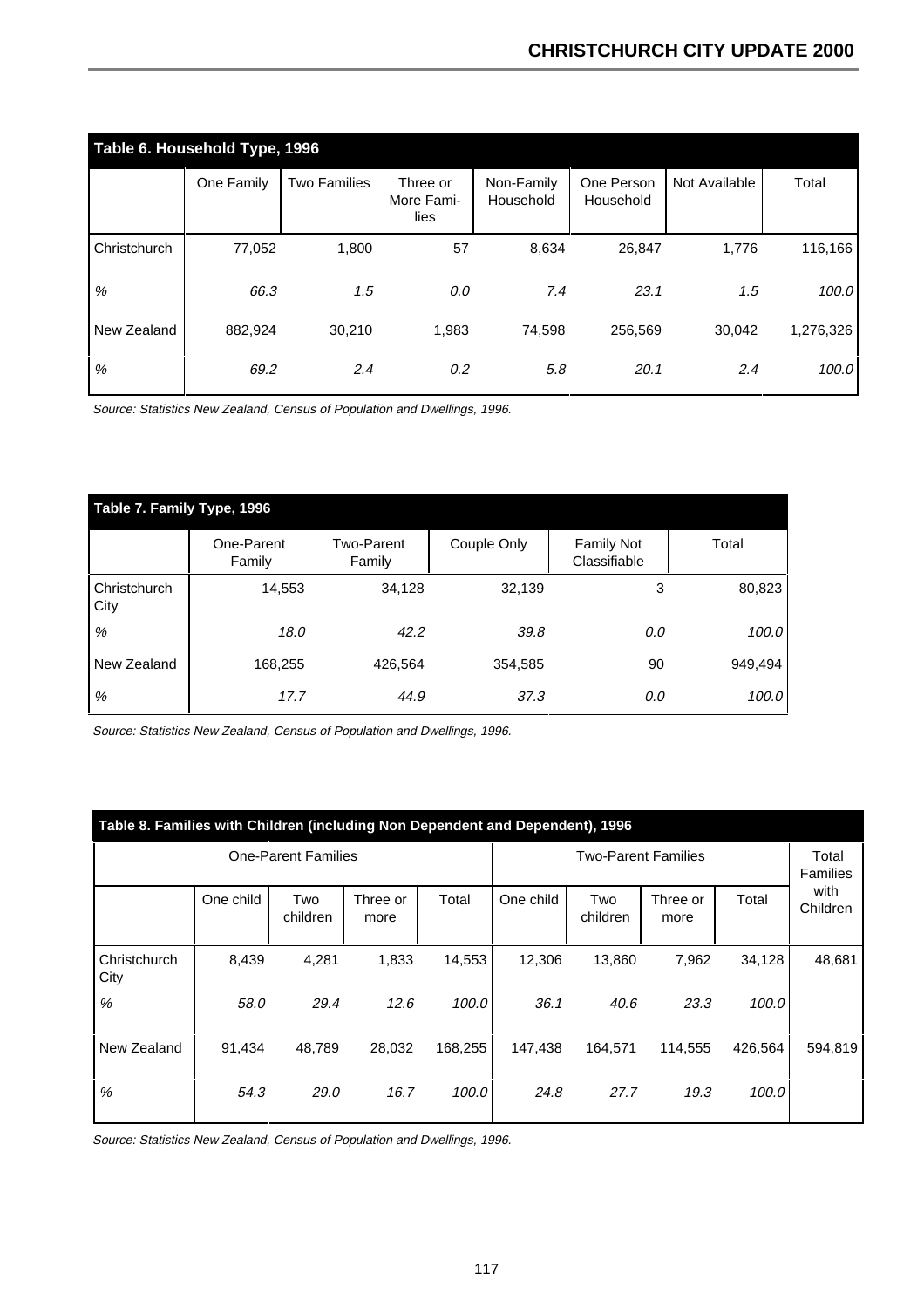|                      | Table 9. Labour Force Status, 1996 |                              |                                               |                       |                        |                     |                                             |  |  |  |  |
|----------------------|------------------------------------|------------------------------|-----------------------------------------------|-----------------------|------------------------|---------------------|---------------------------------------------|--|--|--|--|
|                      | Employed<br>Full Time              | Employed<br><b>Part Time</b> | Unemployed<br>and Actively<br>Seeking<br>Work | Total Labour<br>Force | Not in Labour<br>Force | Not Applica-<br>ble | <b>Total Work-</b><br>ing Age<br>Population |  |  |  |  |
| Christchurch<br>City | 107,997                            | 35,088                       | 11.709                                        | 154.794               | 89,616                 | 4,629               | 249,039                                     |  |  |  |  |
| %                    | 69.8                               | 22.7                         | 7.6                                           | 100.0                 |                        |                     |                                             |  |  |  |  |
| New Zealand          | 1,252,779                          | 378.030                      | 136.506                                       | 1.767.315             | 934.047                | 84.858              | 2,786,220                                   |  |  |  |  |
| $\%$                 | 70.9                               | 21.4                         | 7.7                                           | 100.0                 |                        |                     |                                             |  |  |  |  |

This information relates to the population aged 15 years and over. Source: Statistics New Zealand, Census of Population and Dwellings.

| Table 10. Occupation, 1996                        |                   |       |             |       |  |  |  |  |  |
|---------------------------------------------------|-------------------|-------|-------------|-------|--|--|--|--|--|
|                                                   | Christchurch City | %     | New Zealand | %     |  |  |  |  |  |
| Legislators; Administrators<br>and Managers       | 16,854            | 11.8  | 188,979     | 11.6  |  |  |  |  |  |
| Professionals                                     | 17,916            | 12.5  | 191,466     | 11.7  |  |  |  |  |  |
| <b>Technicians and Associate</b><br>Professionals | 17,382            | 12.1  | 177,597     | 10.9  |  |  |  |  |  |
| Clerks                                            | 20,712            | 14.5  | 216,468     | 13.3  |  |  |  |  |  |
| Service and Sales Workers                         | 22,905            | 16.0  | 226,080     | 13.9  |  |  |  |  |  |
| Agriculture and Fishery<br>Workers                | 3,465             | 2.4   | 153,603     | 9.4   |  |  |  |  |  |
| <b>Trades Workers</b>                             | 14,439            | 10.1  | 148,974     | 9.1   |  |  |  |  |  |
| Plant and Machine Operators<br>and Assemblers     | 12,552            | 8.8   | 135,627     | 8.3   |  |  |  |  |  |
| <b>Elementary Occupations</b>                     | 10,644            | 7.4   | 111,285     | 6.8   |  |  |  |  |  |
| Not Specified                                     | 6,216             | 4.3   | 80,733      | 5.0   |  |  |  |  |  |
| <b>Total</b>                                      | 143,085           | 100.0 | 1,630,812   | 100.0 |  |  |  |  |  |

This information relates to the population aged 15 years and over.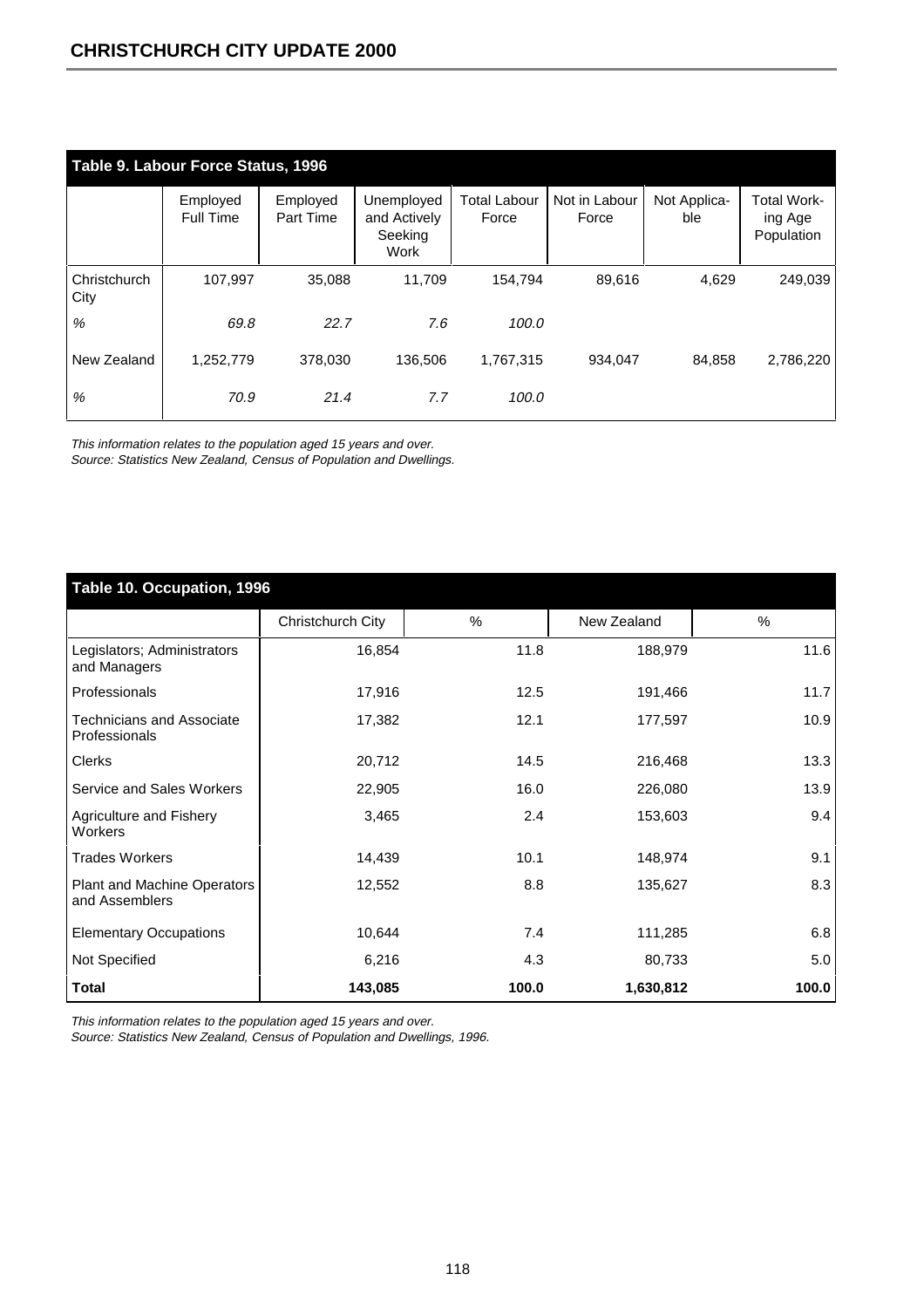## **CHRISTCHURCH CITY UPDATE 2000**

|                                                    | Table 11. Total Sources of Personal Income During the Previous 12 Months, 1996 |                                                          |                   |                                                          |  |  |  |  |  |  |
|----------------------------------------------------|--------------------------------------------------------------------------------|----------------------------------------------------------|-------------------|----------------------------------------------------------|--|--|--|--|--|--|
| <b>Income Sources</b>                              | New Zealand                                                                    | % of Population<br>receiving income from<br>this source* | Christchurch City | % of Population<br>receiving income<br>from this source* |  |  |  |  |  |  |
| <b>Private Sources</b>                             |                                                                                |                                                          |                   |                                                          |  |  |  |  |  |  |
| Wages and Salary                                   | 1,500,492                                                                      | 53.9                                                     | 141,189           | 56.7                                                     |  |  |  |  |  |  |
| Self-employed                                      | 468,777                                                                        | 16.8                                                     | 32,886            | 13.2                                                     |  |  |  |  |  |  |
| Investment Income                                  | 711,672                                                                        | 25.5                                                     | 65,937            | 26.5                                                     |  |  |  |  |  |  |
| Superannuation, Pensions<br>& Annuities            | 107,412                                                                        | 3.9                                                      | 10,929            | 4.4                                                      |  |  |  |  |  |  |
| Government-Funded<br><b>Benefits</b>               |                                                                                |                                                          |                   |                                                          |  |  |  |  |  |  |
| <b>ACC</b>                                         | 66,801                                                                         | 2.4                                                      | 6,663             | 2.7                                                      |  |  |  |  |  |  |
| NZ Superannuation                                  | 441,021                                                                        | 15.8                                                     | 44,082            | 17.7                                                     |  |  |  |  |  |  |
| <b>Unemployment Benefit</b>                        | 223,458                                                                        | 8.0                                                      | 18,813            | 7.6                                                      |  |  |  |  |  |  |
| Domestic Purposes<br><b>Benefit</b>                | 103,332                                                                        | 3.7                                                      | 8,118             | 3.3                                                      |  |  |  |  |  |  |
| Sickness Benefit                                   | 57,660                                                                         | 2.1                                                      | 6,024             | 2.4                                                      |  |  |  |  |  |  |
| <b>Invalids Benefit</b>                            | 47,502                                                                         | 1.7                                                      | 5,169             | 2.1                                                      |  |  |  |  |  |  |
| <b>Student Allowance</b>                           | 69,918                                                                         | 2.5                                                      | 8,793             | 3.5                                                      |  |  |  |  |  |  |
| <b>Other Government-</b><br><b>Funded Benefits</b> | 86,358                                                                         | 3.1                                                      | 8,451             | 3.4                                                      |  |  |  |  |  |  |
|                                                    |                                                                                |                                                          |                   |                                                          |  |  |  |  |  |  |
| Other Income Sources                               | 46,419                                                                         | 1.7                                                      | 5,307             | 2.1                                                      |  |  |  |  |  |  |
| No Source of Income                                | 123,480                                                                        | 4.4                                                      | 10,173            | 4.1                                                      |  |  |  |  |  |  |
| Not Specified                                      | 155,115                                                                        | 5.6                                                      | 10,164            | 4.1                                                      |  |  |  |  |  |  |
| <b>Total Population Aged</b><br>15 and over        | 2,786,220                                                                      |                                                          | 249,033           |                                                          |  |  |  |  |  |  |

This information relates to the population aged 15 years and over.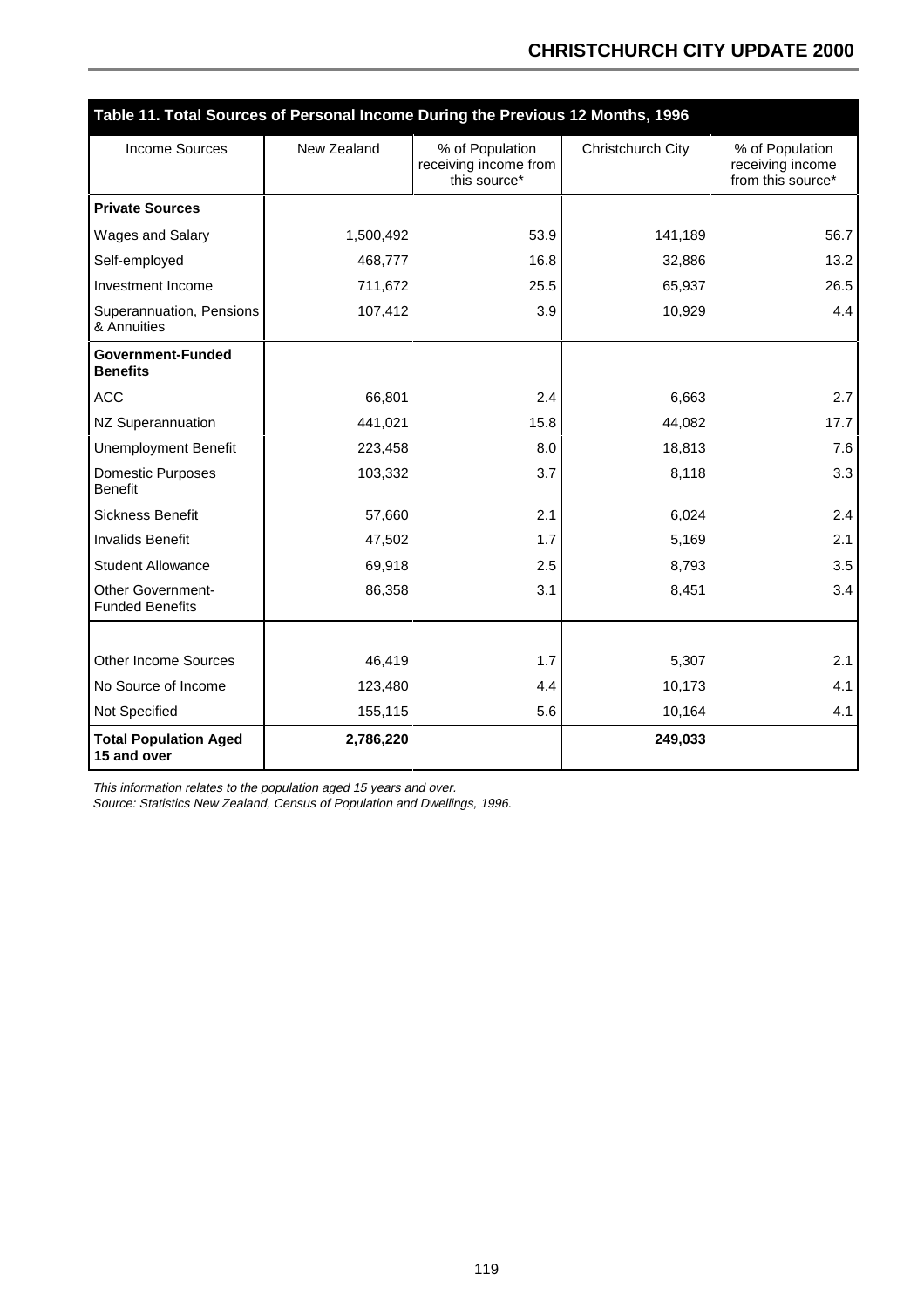## **CHRISTCHURCH CITY UPDATE 2000**

| Table 12. Personal Income, 1996 |                   |       |             |       |  |  |  |
|---------------------------------|-------------------|-------|-------------|-------|--|--|--|
|                                 | Christchurch City | $\%$  | New Zealand | ℅     |  |  |  |
| Nil income or loss              | 10,896            | 4.4   | 137,559     | 4.9   |  |  |  |
| $$1 - $5,000$                   | 25,410            | 10.2  | 271,236     | 9.7   |  |  |  |
| \$5,001 - \$10,000              | 40,257            | 16.2  | 414,597     | 14.9  |  |  |  |
| $$10,001 - $15,000$             | 39,648            | 15.9  | 410,712     | 14.7  |  |  |  |
| \$15,001 - \$20,000             | 22,728            | 9.1   | 245,844     | 8.8   |  |  |  |
| \$20,001 - \$25,000             | 21,198            | 8.5   | 222,180     | 8.0   |  |  |  |
| \$25,001 - \$30,000             | 20,544            | 8.2   | 224,013     | 8.0   |  |  |  |
| \$30,001 - \$40,000             | 24,192            | 9.7   | 275,565     | 9.9   |  |  |  |
| \$40,001 - \$50,000             | 11,916            | 4.8   | 142,065     | 5.1   |  |  |  |
| \$50,001 - \$70,000             | 7,845             | 3.2   | 100,869     | 3.6   |  |  |  |
| \$70,001 - \$100,000            | 3,228             | 1.3   | 43,755      | 1.6   |  |  |  |
| \$100,001 or more               | 2,502             | 1.0   | 39,066      | 1.4   |  |  |  |
| Not Specified                   | 18,672            | 7.5   | 258,765     | 9.3   |  |  |  |
| <b>Total</b>                    | 249,036           | 100.0 | 2,786,226   | 100.0 |  |  |  |

This information relates to the population aged 15 years and over.

Source: Statistics New Zealand, Census of Population and Dwellings, 1996.

| Table 13. Family Income, 1996 |                   |       |             |       |  |  |  |
|-------------------------------|-------------------|-------|-------------|-------|--|--|--|
|                               | Christchurch City | %     | New Zealand | %     |  |  |  |
| Nil income or loss            | 243               | 0.3   | 4,800       | 0.5   |  |  |  |
| $$1 - $5,000$                 | 963               | 1.2   | 13,695      | 1.4   |  |  |  |
| $$5,001 - $10,000$            | 1,161             | 1.4   | 15,723      | 1.7   |  |  |  |
| $$10,001 - $15,000$           | 4,314             | 5.3   | 51,348      | 5.4   |  |  |  |
| $$15,001 - $20,000$           | 7,257             | 9.0   | 81,357      | 8.6   |  |  |  |
| $$20,001 - $25,000$           | 3,954             | 4.9   | 44,955      | 4.7   |  |  |  |
| \$25,001 - \$30,000           | 7,806             | 9.7   | 89,115      | 9.4   |  |  |  |
| \$30,001 - \$40,000           | 10,062            | 12.4  | 111,297     | 11.7  |  |  |  |
| \$40,001 - \$50,000           | 8,727             | 10.8  | 94,449      | 9.9   |  |  |  |
| \$50,001 - \$70,000           | 13,674            | 16.9  | 150,534     | 15.9  |  |  |  |
| \$70,001 - \$100,000          | 6,906             | 8.5   | 84,471      | 8.9   |  |  |  |
| \$100,001 or More             | 4,335             | 5.4   | 65,139      | 6.9   |  |  |  |
| Not Specified                 | 11,424            | 14.1  | 142,614     | 15.0  |  |  |  |
| <b>Total</b>                  | 80,826            | 100.0 | 949,497     | 100.0 |  |  |  |

This information relates to the population aged 15 years and over.